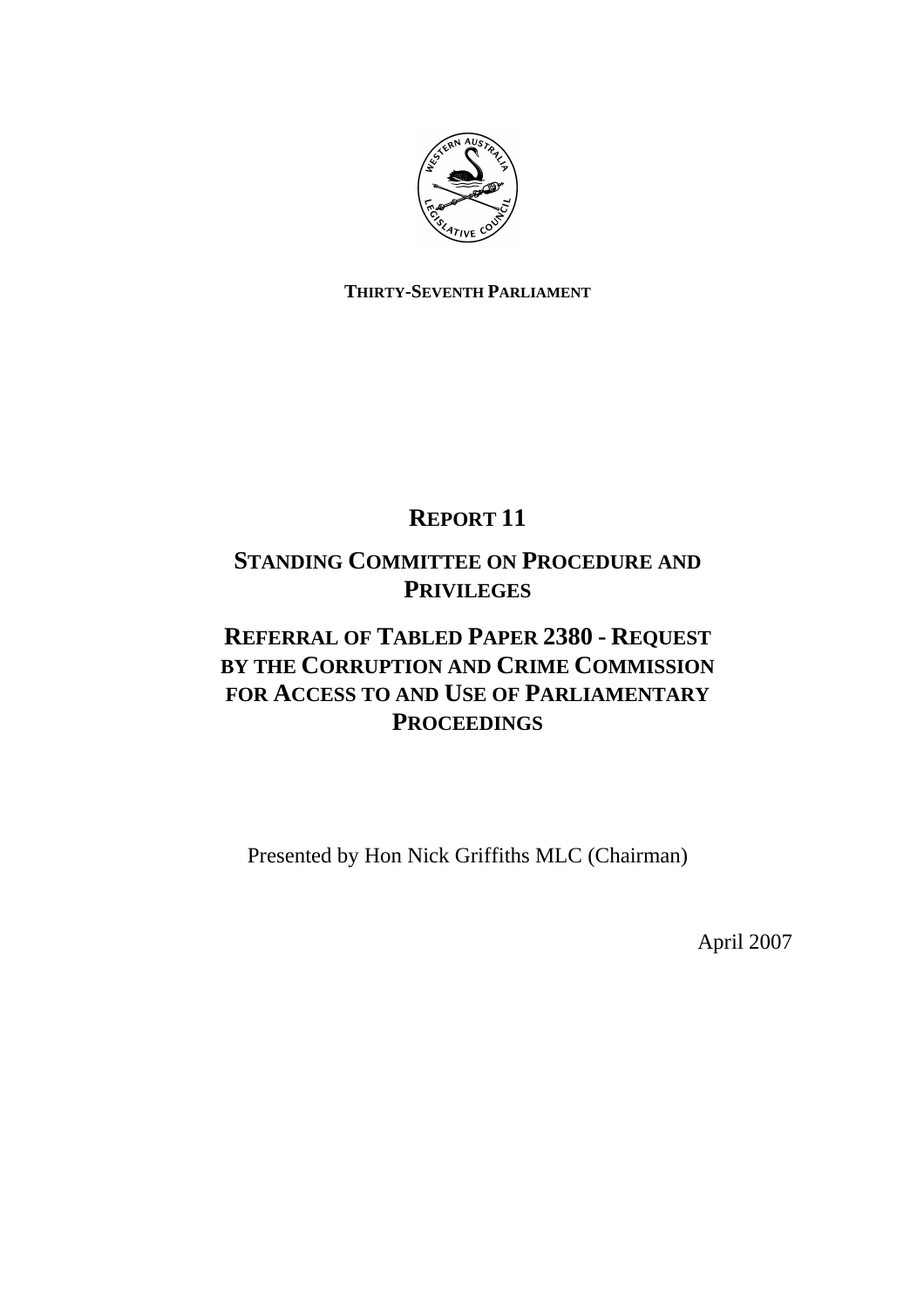# **STANDING COMMITTEE ON PROCEDURE AND PRIVILEGES**

# **Date first appointed:** 24 May 2001

## **Terms of Reference:**

The following is an extract from Schedule 1 of the Legislative Council Standing Orders:

## "**6. Procedure and Privileges Committee**

- 6.1 A *Procedure and Privileges Committee* is established.
- 6.2 The Committee consists of the President and the Chairman of Committees, the Deputy Chairmen of Committees (*all ex officio*), and any members co-opted by the Committee whether generally or in relation to a particular matter. The President is the Chairman, and the Chairman of Committees is the Deputy Chairman, of the Committee.
- 6.3 With any necessary modifications, SO 326A applies to a co-opted member.
- 6.4 The Committee is to keep under review the law and custom of Parliament, the rules of procedure of the House and its committees, and recommend to the House such alterations in that law, custom, or rules that, in its opinion, will assist or improve the proper and orderly transaction of the business of the House or its committees.
- 6.5 Unless otherwise ordered any rule or order under which a matter of privilege stands referred, or is referred, to a committee (however described) for inquiry and report is a reference to the Committee."

## **Members as at the time of this inquiry:**

| Hon Nick Griffiths MLC (Chairman)     | Hon Simon O'Brien MLC                |
|---------------------------------------|--------------------------------------|
| Hon George Cash MLC (Deputy Chairman) | Hon Louise Pratt MLC                 |
| Hon Graham Giffard MLC                | Hon Sally Talbot MLC (co-opt member) |
| Hon Ray Halligan MLC                  |                                      |

### **Staff as at the time of this inquiry:**

Mia Betjeman, Clerk of the Legislative Council Malcolm Peacock, Deputy Clerk

#### **Address:**

Parliament House, Perth WA 6000, Telephone (08) 9222 7222 lcco@parliament.wa.gov.au Website: http://www.parliament.wa.gov.au

## **ISBN 1 921243 12 0**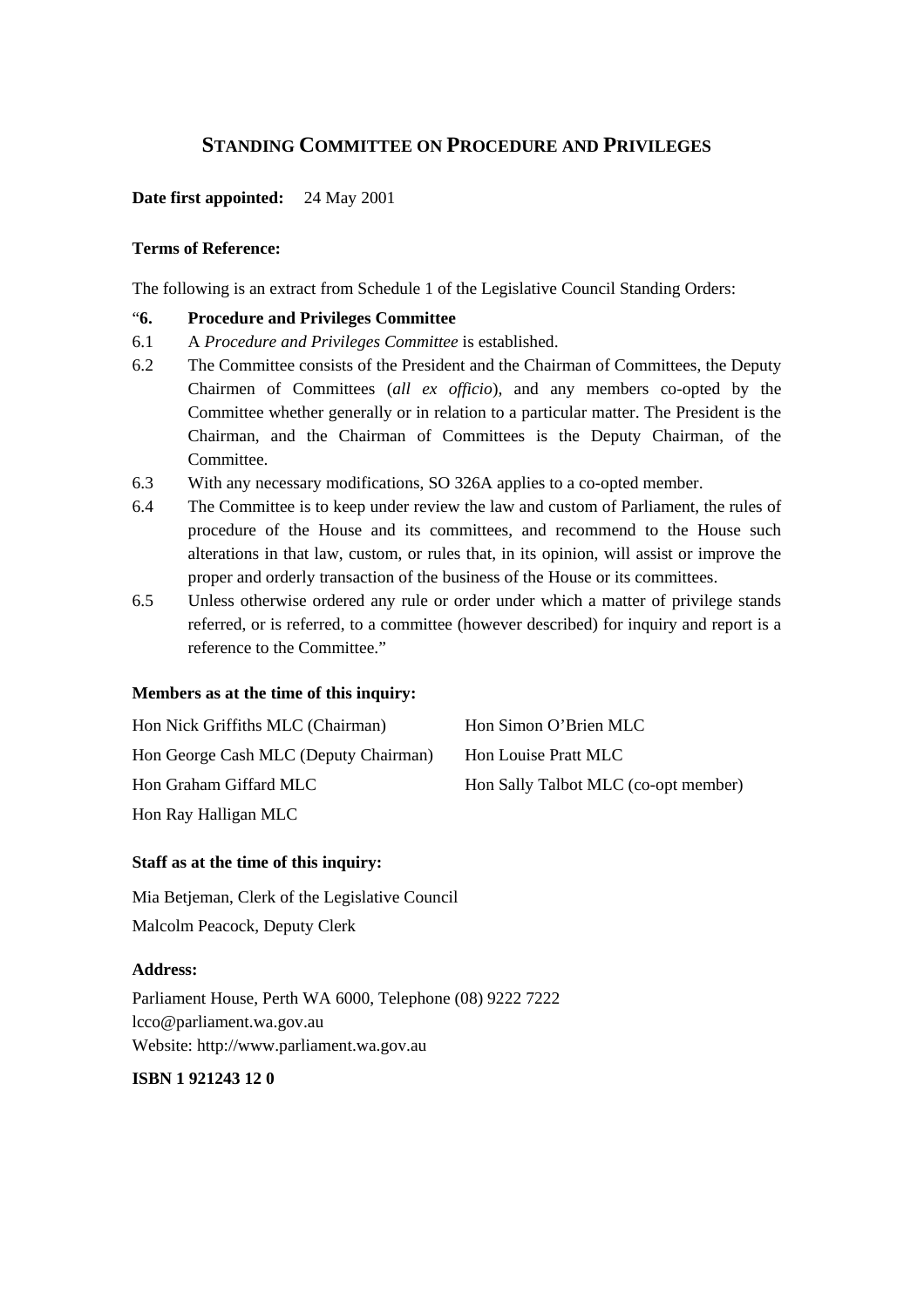# **CONTENTS**

| $\mathcal{D}_{\mathcal{L}}$ |  |
|-----------------------------|--|
|                             |  |
|                             |  |
| 3                           |  |
| 4                           |  |
| 5                           |  |
| 6                           |  |
| 7                           |  |
|                             |  |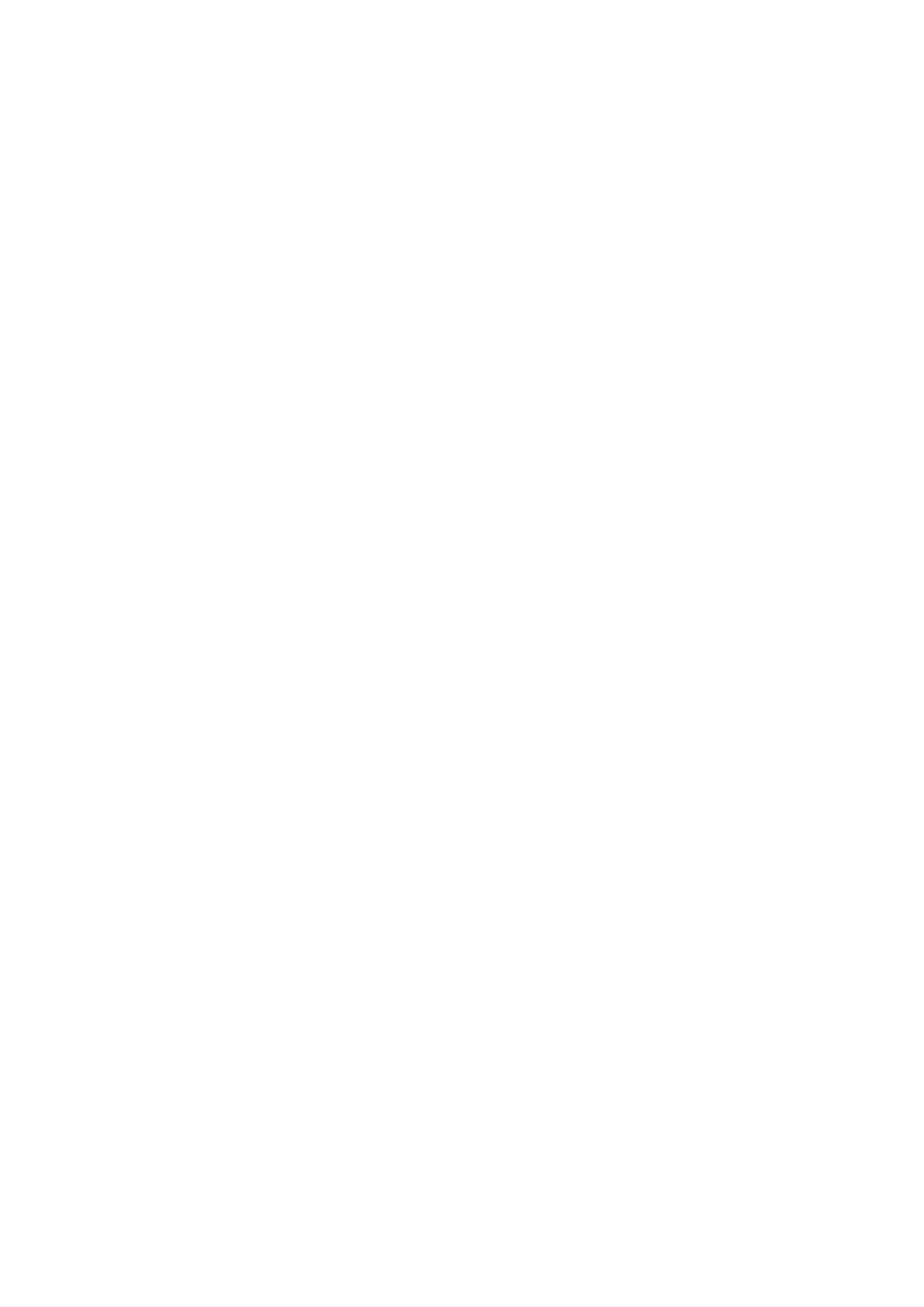## **REPORT OF THE STANDING COMMITTEE ON PROCEDURE AND PRIVILEGES**

#### **IN RELATION TO THE**

## **REFERRAL OF TABLED PAPER 2380 - REQUEST BY THE CORRUPTION AND CRIME COMMISSION FOR ACCESS TO AND USE OF PARLIAMENTARY PROCEEDINGS**

#### **1 BACKGROUND**

#### **Request by the Corruption and Crime Commission**

1.1 On 12 March 2007 the Commissioner of the Corruption and Crime Commission  $(CCC)$ , Mr Kevin Hammond, wrote to the President.<sup>1</sup> The letter indicated the CCC is currently conducting an investigation into whether misconduct by public officers arising in connection with the activities of other persons, including but not limited to lobbyists, has or may have occurred or is occurring, stating:

> *One matter under investigation by the CCC is in relation to a proposed inquiry by the Legislative Council's Estimates and Financial Operations Standing Committee into the State's iron ore policy.*

1.2 The Commissioner's letter went on to state:

*In order for the Commission to advance its investigations, for the purposes of conducting further public hearings and/or bringing disciplinary and/or criminal charges if appropriate, it requires access to and use of the following:* 

- *All minutes and records of the Committee's proceedings and deliberations touching on the proposed inquiry into the State's iron ore policy.*
- *All Committee members and staff attached to the Committee at the relevant time for the purposes of interviewing and taking statements from them.*

 $\overline{a}$ 1

Western Australia, Legislative Council, Tabled Paper No 2380.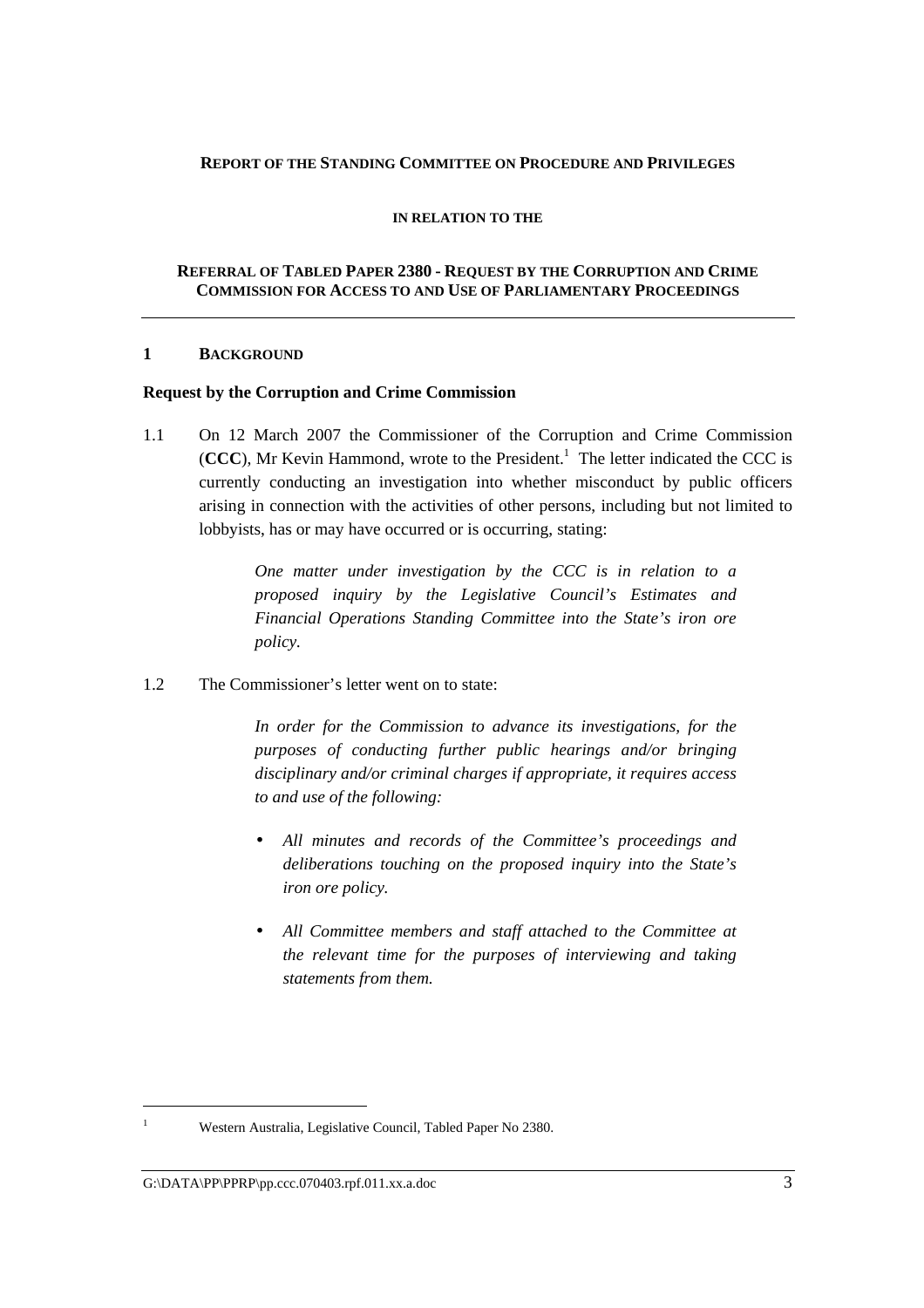### **President's response**

1.3 The President responded to the CCC's letter on 13 March 2007 and, in part, stated:

*The matters you raise in your letter dated 12 March 2007 do touch on matters of parliamentary privilege. Parliamentary privilege is a collective privilege of the Houses. It is not for an individual Member or officer to make decisions which affect its application.* 

*I will bring your request to the attention of the House when it resumes sittings on Tuesday, 20 March 2007 by tabling your letter of 12 March 2007. One of the options available to the House is to refer the request to a Privileges Committee for consideration.* 

*I observe that it is not open to the House, by its own resolution, to waive its privileges or immunities so as to enable the Commission or another authority to deal with material inconsistently with Article 9 of the Bill of Rights.* 

# **President's Statement**

1.4 On 20 March 2007, the first day of sitting for the Legislative Council in 2007, the President drew the CCC's request to the attention of the House in a statement and tabled the Commissioner's letter and his response.<sup>3</sup>

## **2 REFERENCE AND PROCEDURE**

# **Reference by the House**

2.1 On 21 March 2007, the House resolved (on the motion of Leader of the House):  $4\degree$ 

*That tabled paper 2380, tabled in this House on 20 March 2007, being correspondence between the President and the Corruption and Crime Commission, be referred to the Procedure and Privileges Committee for consideration and report on or before Wednesday, 4 April 2007.* 

# **Committee membership and procedure**

2.2 The Procedure and Privileges Committee (**Committee**) granted leave of absence to Hons Murray Criddle, Ken Travers and Giz Watson MLCs and co-opted Hon Sally Talbot MLC for the Committee's inquiry into the matter.<sup>5</sup>

 $\overline{a}$ 

 $2$  ibid.

<sup>3</sup> Western Australia, Legislative Council, *Parliamentary Debates (Hansard),* 20 March 2007, pp258-259.

<sup>&</sup>lt;sup>4</sup> ibid, 21 March 2007, pp427-428.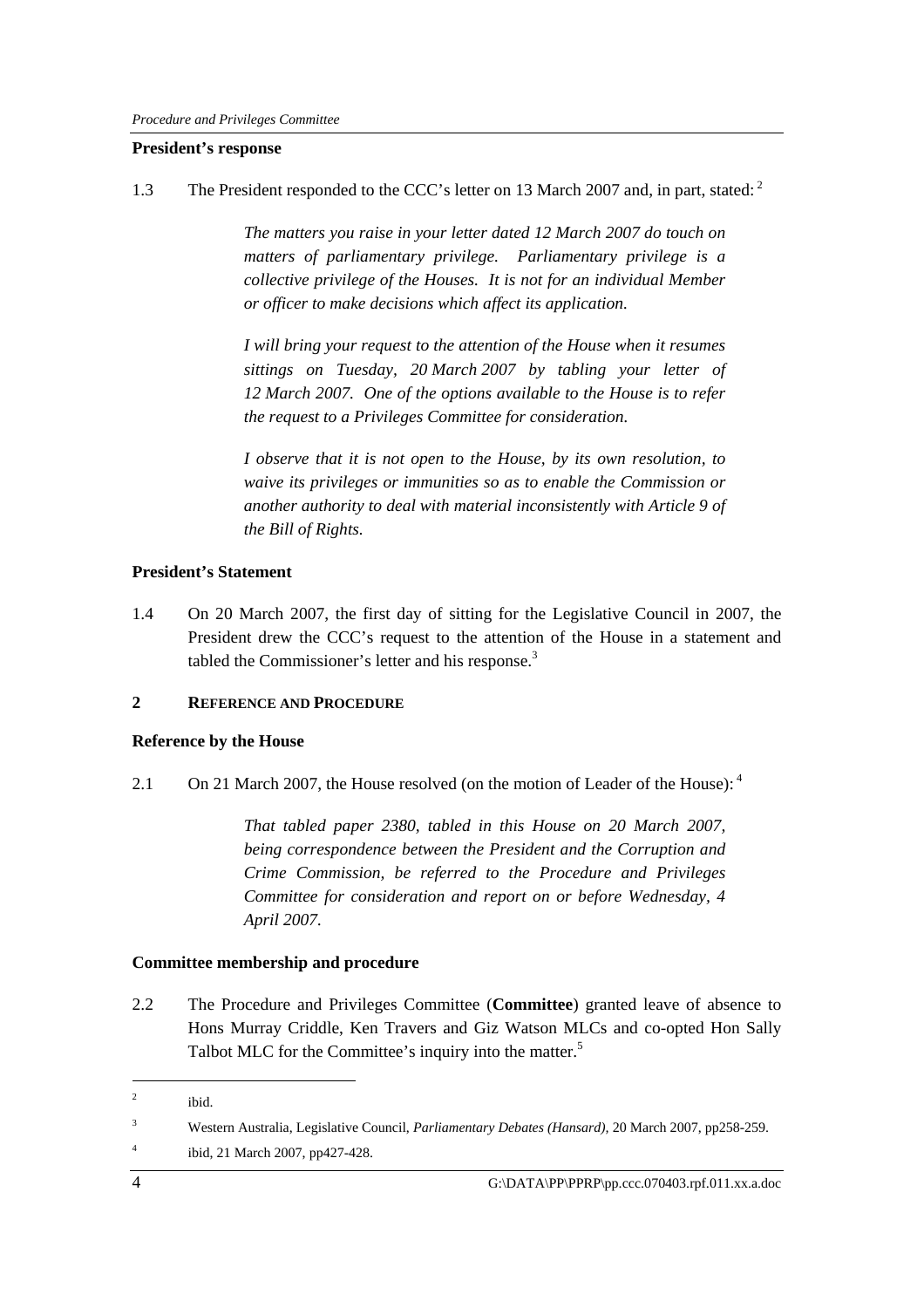- 2.3 The Committee met on four occasions on 27 March, 29 March, 2 April and 3 April 2007 to consider the matter.
- 2.4 The Committee wrote to the Chair of the Standing Committee on Estimates and Financial Operations (**Estimates Committee**) requesting copies of all minutes and records relevant to the Estimates Committee's consideration of a proposed inquiry into the State's iron ore policy (**Proposed Inquiry**). The Committee requested that only those matters relevant to the Proposed Inquiry should be provided, with matters not relevant being blanked out.
- 2.5 A list of the documents received from the Estimates Committee is attached as Appendix 1 (**Documents**).

### **3 USE OF THE MATERIAL AND INFORMATION OBTAINED**

- 3.1 The immunities of the Houses are established by law, and a House or a member cannot change that law any more than they can change any other law in the absence of clear legislative authority. It is not possible for either a House or a member to waive, in whole or in part, any parliamentary immunity to enable parliamentary proceedings to be used contrary to Article 9 of the *Bill of Rights 1689*.
- 3.2 While the House has power to *release* material, the release does not waive, nor is it capable of waiving, parliamentary privilege.
- 3.3 The CCC is also required to act in accordance with the law.<sup>6</sup>

# **4 ACCESS TO DOCUMENTS**

4.1 The Committee has reviewed the Documents provided by the Estimates Committee and made its determination having regard to the nature of the document and the relevance of the material in light of the Committee's overall discretion. To assist the House, the list at Appendix 1 includes a brief description of the material and the Committee's recommendation as to release.

### **5 ACCESS TO STAFF AND MEMBERS**

- 5.1 The Committee observes that it is open for the CCC to request an interview with members and staff of the Estimates Committee.
- 5.2 Evidence of proceedings in Parliament that is consistent with the privileges of the House, including Article 9 of the *Bill of Rights 1689*, can be given by members, without leave, but they cannot be compelled to do so.

 $\overline{a}$ 

<sup>6</sup> *Corruption and Crime Commission Act 2003*, s3(2)*.*

<sup>5</sup> Committee membership for the purposes of this inquiry is set out in the inside cover of this report.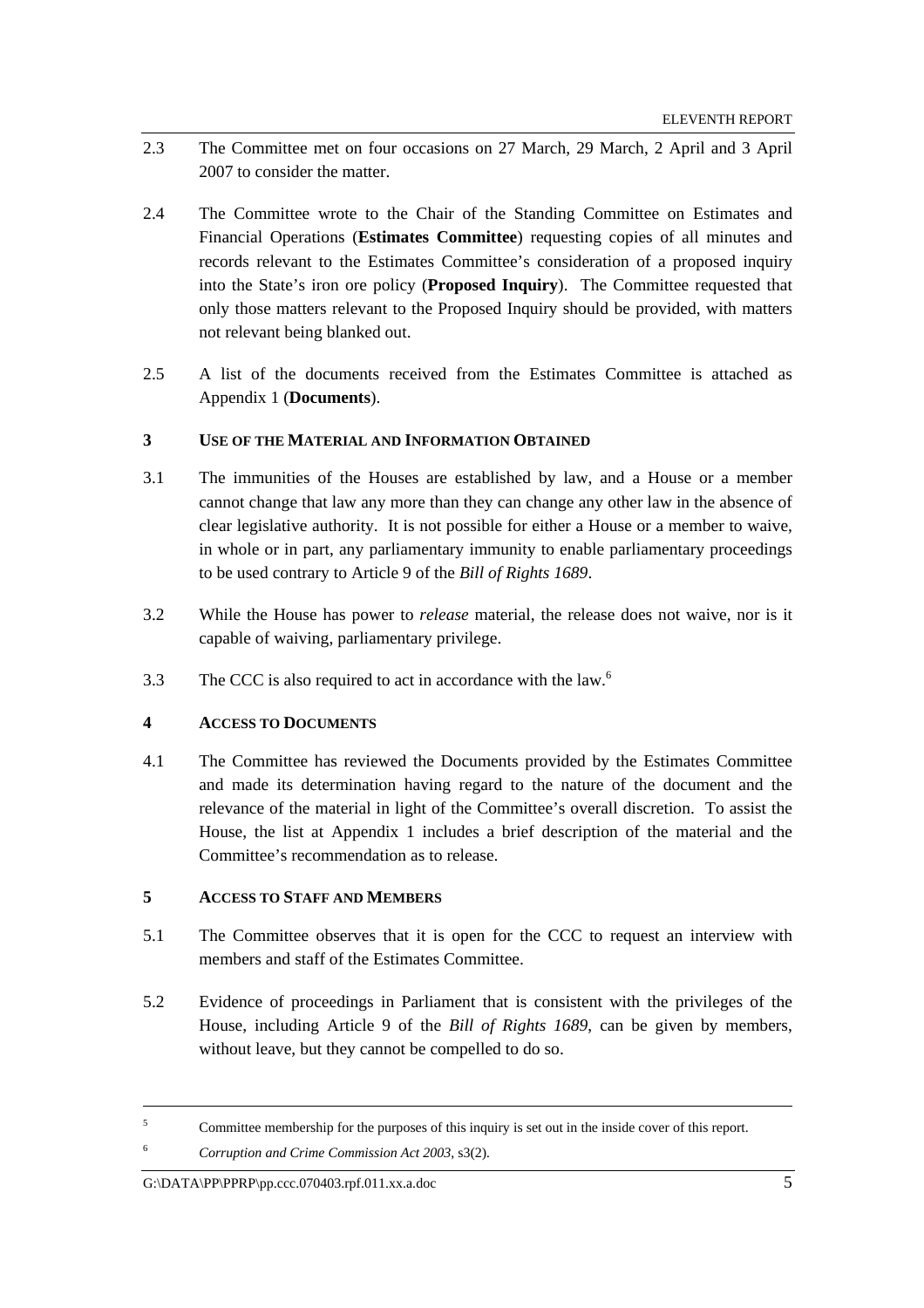5.3 In respect of staff it is noted that Legislative Council Standing Orders provide that:<sup>7</sup>

# *Officers not to give evidence without leave*

*432 No clerk or officer of the Council or shorthand writer employed to take down speeches in, or minutes of evidence before the Council or any committee thereof, may give evidence elsewhere in respect of any proceedings or examination had at the Bar, or before any committee of the Council, without the leave of the Council.* 

- 5.4 Accordingly leave of the House is required for committee staff to provide evidence to the CCC in respect to the Proposed Inquiry. The Committee has identified the relevant staff.
- 5.5 The Committee has carefully considered whether, at this stage, to authorise disclosure of committee deliberations to a place outside of Parliament - in this instance the CCC. The Committee observes that the CCC may hold hearings open to the public.
- 5.6 The general principle governing publication or premature disclosure of committee proceedings is: $8<sup>8</sup>$

*The publication or disclosure of debates or proceedings of committees conducted with closed doors or in private, or when publication is expressly forbidden by the House, or of draft reports of committees before they have been reported to the House will constitute a breach of privilege or a contempt.* 

5.7 Confidentiality is an aspect of privilege. It ensures that the House is the first recipient of the committee's deliberations and that a committee's work is not prejudiced by premature disclosure.<sup>9</sup> Confidentiality is also designed to facilitate a co-operative environment for members working on a committee by ensuring that matters discussed in the committee remain confidential to that committee unless it is resolved otherwise.

#### *"***Proceedings not noticed until reported**

328 Proceedings of a committee are not noticed by the Council until reported."

 $\overline{a}$ 

<sup>7</sup> The rationale for a similar rule in the Commonwealth Senate is that the House should know of any evidence given elsewhere in relation to its proceedings, so that it may ensure that such evidence is not given contrary to the law relating to the protection of parliamentary proceedings from question in other bodies.

<sup>8</sup> C J Boulton (ed), *Erskine May's Treatise on the Laws, Privileges, Proceedings and Usage of Parliament (Parliamentary Practice)*, 21<sup>st</sup> edition, Butterworths, United Kingdom, 1989, p154.

 $\overline{9}$ Legislative Council Standing Order 328 provides: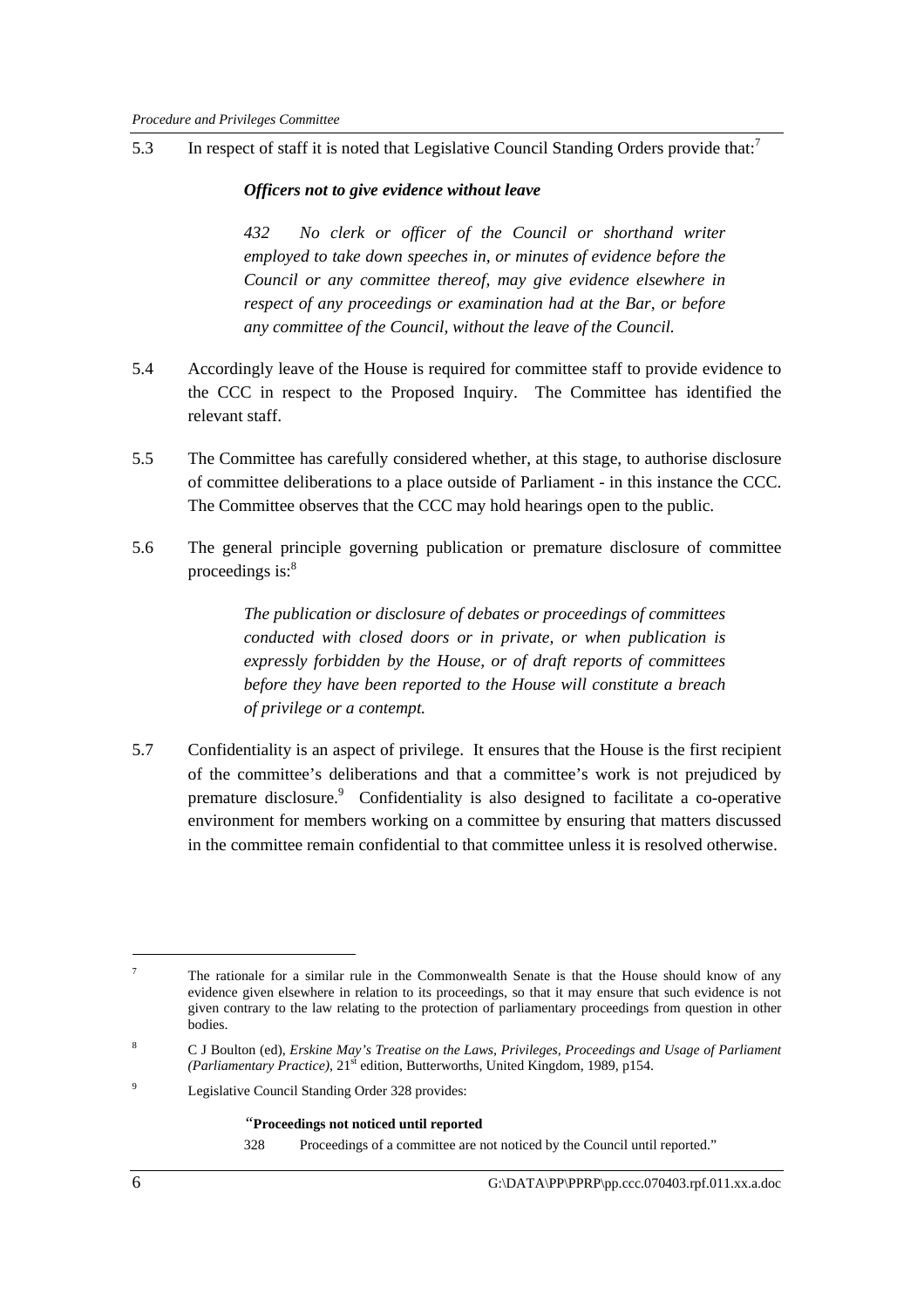- 5.8 An important part of how a committee works is the confidence that members have that what they say in private at deliberative meetings will not become public knowledge. This is essential if a committee is to build consensus.
- 5.9 In this instance the Committee also notes that on 21 March 2007 the House appointed a Select Committee of Privilege on a Matter Arising in the Estimates and Financial Operations Committee. The Select Committee has not yet reported. It is to do so on or before 30 May 2007.
- 5.10 The Committee considers that it is not appropriate, at this time, to authorise committee deliberations to be disclosed to a place outside of Parliament (other than by provision of the Documents to the CCC) as it may pre-empt the Select Committee's inquiry or prejudice its proceedings.
- 5.11 Accordingly any confidentiality attaching to parliamentary proceedings ordered by the House or committee or applying by virtue of the custom, usage and law of Parliament, should be observed by committee members and staff. Committee members and staff, if being interviewed or examined, will therefore need to be mindful of not disclosing committee deliberations as any unauthorised disclosure could be treated as a contempt of Parliament.
- 5.12 The Committee also observes that in making inquiry the CCC would need to ensure that its investigations do not contravene Article 9 of the *Bill of Rights 1689* and the CCC's empowering Act.<sup>10</sup> This is reflected in Committee Recommendation paragraph 2.

## **6 FURTHER DISCUSSION**

6.1 Consistent with the co-operative approach between the Legislative Council and the CCC, the Committee notes that the President is available to meet with the CCC to discuss matters arising from the Committee's Recommendation.

# **7 RECOMMENDATION**

 $\overline{a}$ 

The Committee recommends that the House do resolve -

- 1 The Clerk is authorised:
	- a) to provide access to the Corruption and Crime Commission to the documents noted for release in Appendix 1 of the report of the Procedure and Privileges Committee dated 4 April 2007 (**Documents**); and

<sup>10</sup> *Corruption and Crime Commission Act 2005*, s3(2).

G:\DATA\PP\PPRP\pp.ccc.070403.rpf.011.xx.a.doc 7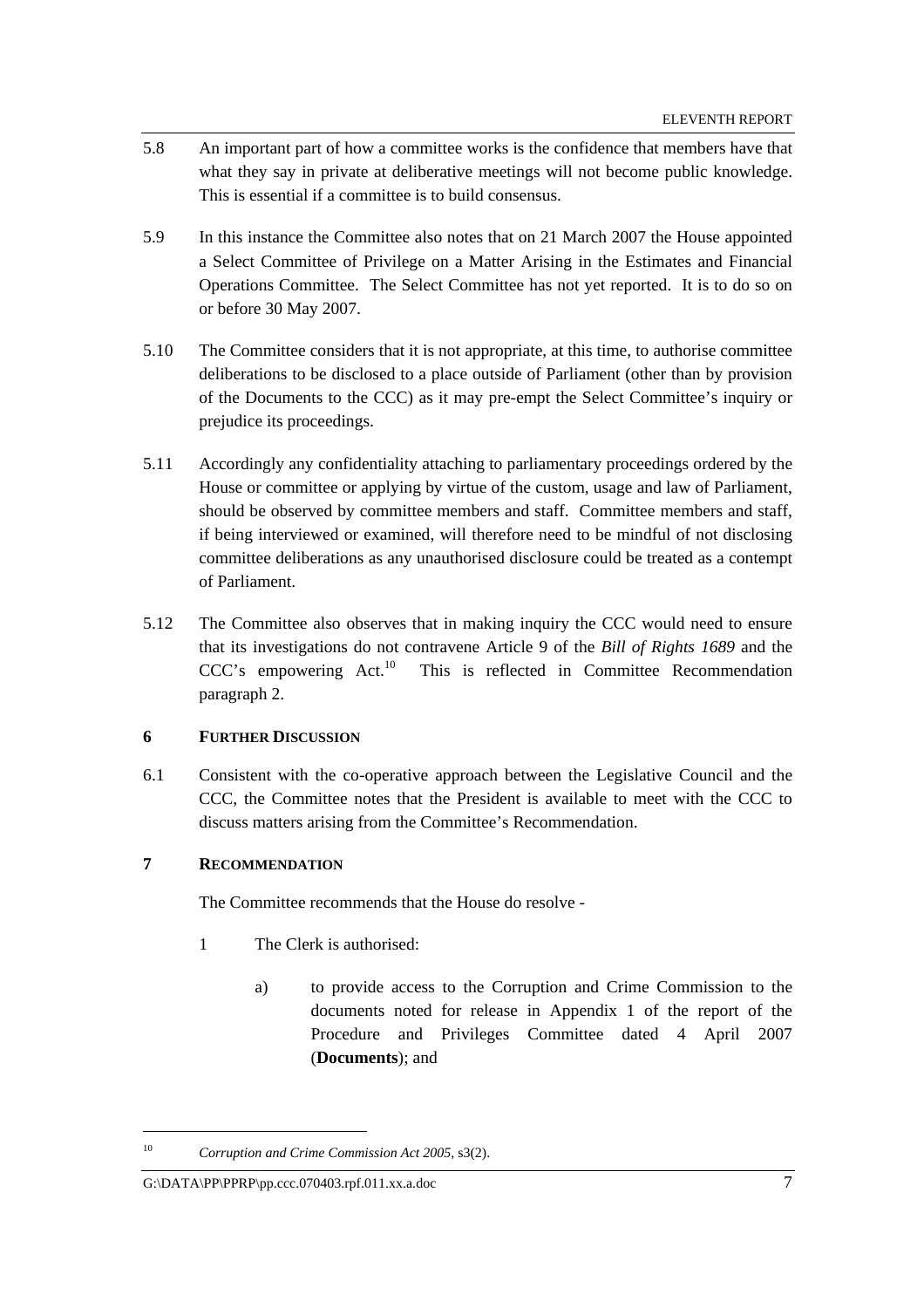- b) to provide copies of the Documents if requested in writing by the Corruption and Crime Commission.
- 2. The Corruption and Crime Commission:
	- a) shall use the Documents only for the investigative purposes of the Corruption and Crime Commission; and
	- b) in dealing with the Documents shall not act in breach of the powers, privileges, rights and immunities of this House.
- 3. That staff attached to the Legislative Council Standing Committee on Estimates and Financial Operations at the time of its proposed inquiry into the State's iron ore policy (**Proposed Inquiry**) be granted leave to give evidence to the Corruption and Crime Commission in relation to the Proposed Inquiry but not so as to disclose committee deliberations. The Clerk is authorised to provide a list of names, identified by the Committee, to the Corruption and Crime Commission.

12 Soffel

\_\_\_\_\_\_\_\_\_\_\_\_\_\_\_\_\_\_\_\_\_

**Hon Nick Griffiths MLC President of the Legislative Council Chairman** 

**Date: 4 April 2007**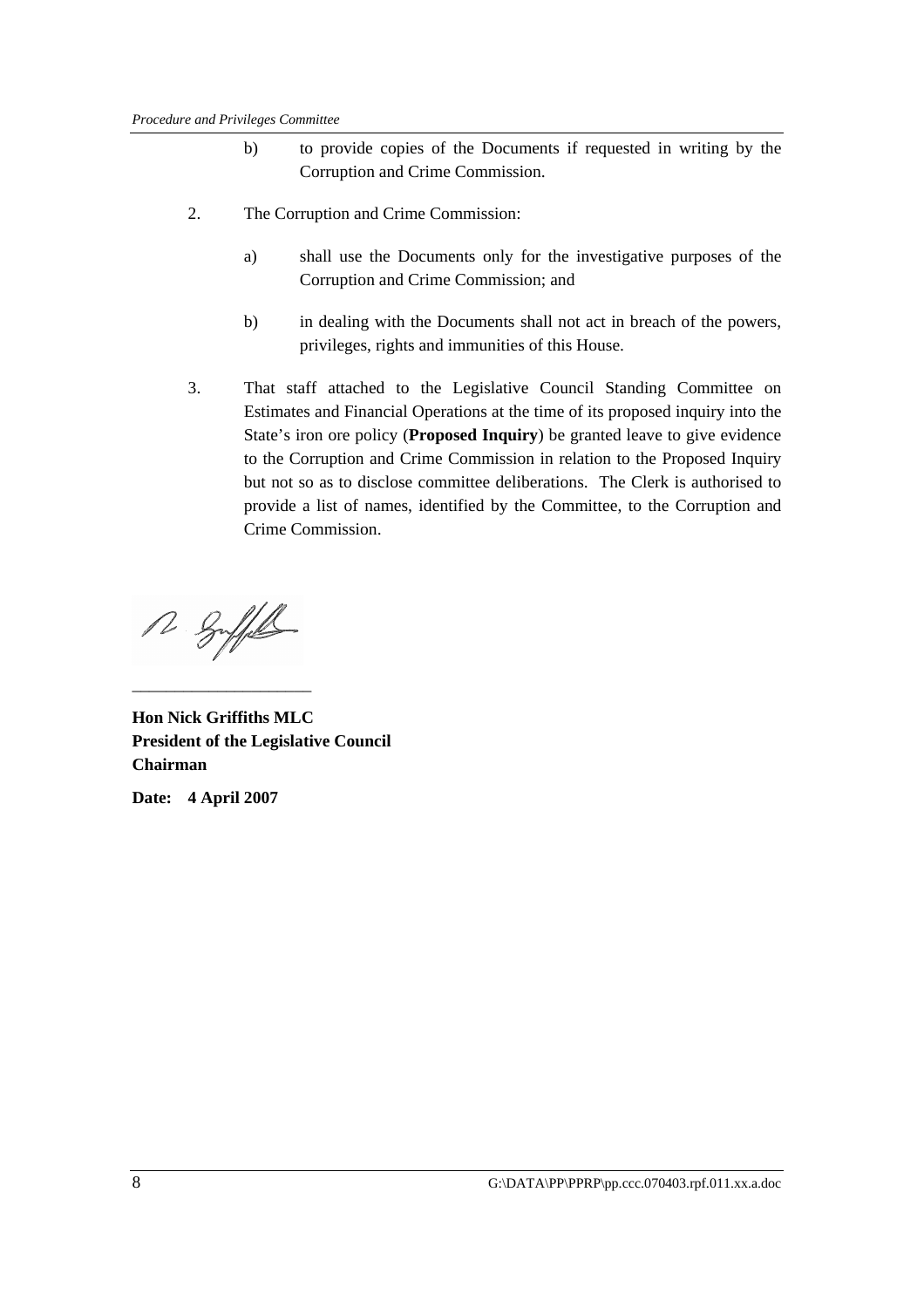# **APPENDIX 1**

# **LIST OF DOCUMENTS**

| N <sub>0</sub> | <b>Date</b> | <b>Document</b>                                   | <b>Status</b> |
|----------------|-------------|---------------------------------------------------|---------------|
| 1              | 27/11/2006  | Letter to Chair, Estimates and Financial          | Release       |
|                |             | Operations Committee from the Association of      |               |
|                |             | Mining and Exploration Companies (Inc)            |               |
|                |             | (AMEC)                                            |               |
|                |             | (advising it was aware of a proposed inquiry)     |               |
| 2              | 18/12/2006  | Letter to committee staff from Hon Anthony        | Release       |
|                |             | Fels MLC                                          |               |
|                |             | (outlining proposed terms of reference for        |               |
|                |             | possible inquiry into the State's iron ore        |               |
|                |             | industry)                                         |               |
| 3              | 30/10/2006  | <b>Extract of Minutes of Committee Meeting</b>    | Release       |
|                |             | (Hon Anthony Fels MLC indicating he would         |               |
|                |             | like an inquiry into the iron ore industry,       |               |
|                |             | consideration deferred until next meeting)        |               |
| $\overline{4}$ | 13/11/2006  | <b>Extract of Minutes of Committee Meeting</b>    | Release       |
|                |             | (indicates terms of reference not considered as   |               |
|                |             | foreshadowed by minutes of 30/10/2006)            |               |
| 5              | 15/11/2006  | <b>Extract of Minutes of Committee Meeting</b>    | Release       |
|                |             | (indicates consideration of terms of reference    |               |
|                |             | deferred)                                         |               |
| 6              | 4/12/2006   | <b>Extract of Minutes of Committee Meeting</b>    | Release       |
|                |             | (indicates consideration of terms of reference    |               |
|                |             | deferred)                                         |               |
| $\tau$         | 13/12/2006  | Extract of Agenda for Committee Meeting           | Release       |
|                |             | (noting proposed inquiry)                         |               |
| 8              | 13/12/2006  | <b>Extract of Minutes of Committee Meeting</b>    | Release       |
|                |             | (general matters relating to the iron ore policy) |               |
| 9              | 31/01/2007  | Extract of Agenda for Committee Meeting           | Release       |
|                |             | (noting proposed inquiry)                         |               |
| 10             | 31/01/2007  | <b>Extract of Minutes of Committee Meeting</b>    | Release       |
|                |             | (indicates consideration of terms of reference    |               |
|                |             | deferred, outgoing correspondence and a           |               |
|                |             | summary by the Advisory Officer (General))        |               |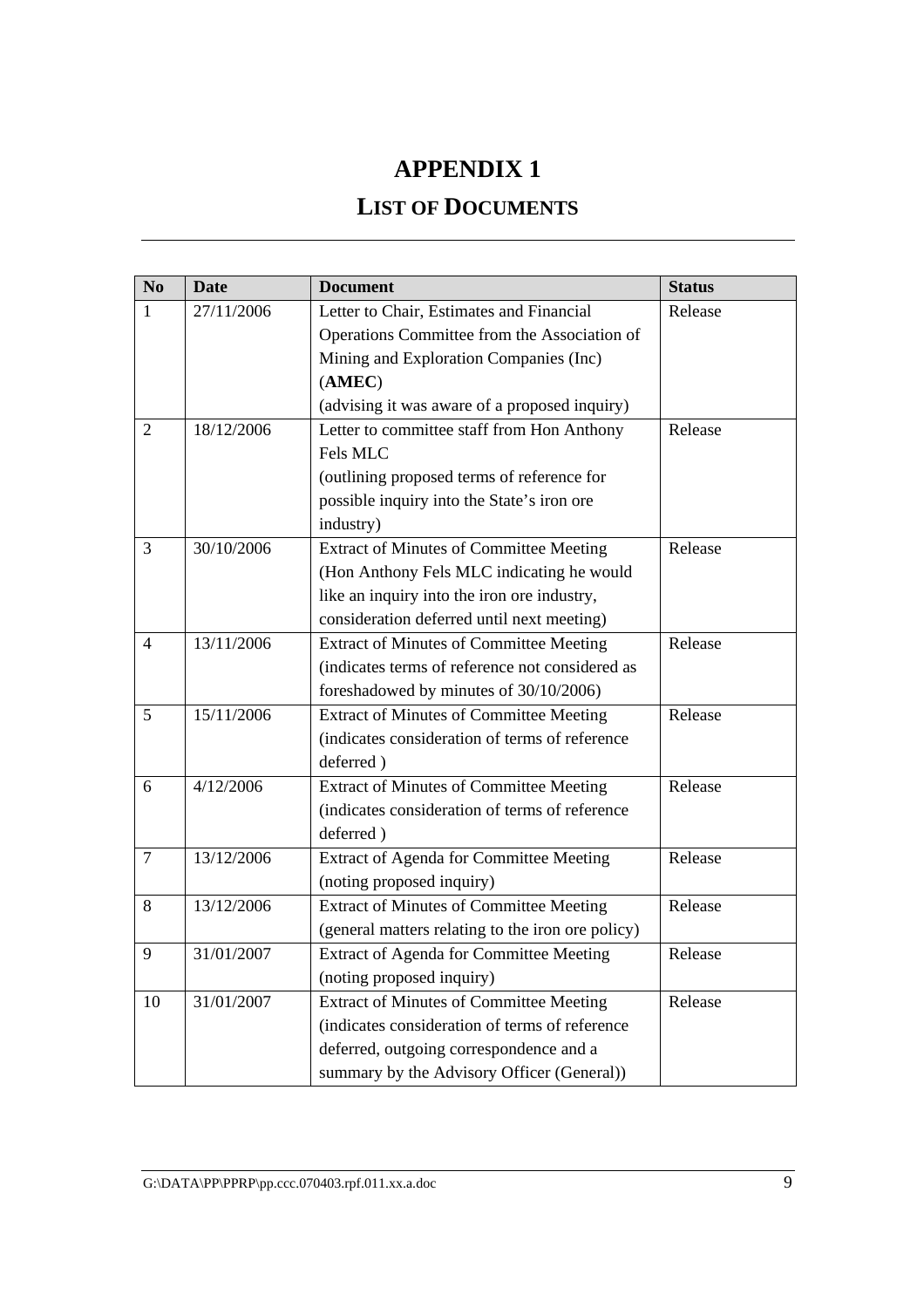*Procedure and Privileges Committee* 

| N <sub>0</sub> | <b>Date</b> | <b>Document</b>                                  | <b>Status</b> |
|----------------|-------------|--------------------------------------------------|---------------|
| 11             | 19/03/2007  | <b>Extract of Minutes of Committee Meeting</b>   | Release       |
|                |             | (Comment by Hon Ken Travers MLC regarding        |               |
|                |             | previous inquiries)                              |               |
| 12             | 8/01/2007   | Letter from the Estimates Committee to Hon       | Release       |
|                |             | Eric Ripper MLA, Minister for State              |               |
|                |             | Development                                      |               |
|                |             | (Letter requesting information on the iron ore   |               |
|                |             | policy)                                          |               |
| 13             | 8/01/2007   | Letter from the Estimates Committee to Hon       | Release       |
|                |             | Fran Logan MLA, Minister for Resources           |               |
|                |             | (Letter requesting information on the iron ore   |               |
|                |             | policy)                                          |               |
| 14             | 25/01/2007  | Letter to the Estimates Committee from Hon       | Release       |
|                |             | Eric Ripper MLA, Minister for State              |               |
|                |             | Development                                      |               |
|                |             | (response to letter dated 8/01/2007)             |               |
| 15             | 9/02/2007   | Letter to the Estimates Committee from Hon       | Release       |
|                |             | Fran Logan MLA, Minister for Resources           |               |
|                |             | (response to letter dated 8/01/2007)             |               |
| 16             | 31/01/2007  | <b>Internal Memorandum to Committee members</b>  | Release       |
|                |             | from Advisory Officer (General)                  |               |
|                |             | (redrafting possible terms of reference for a    |               |
|                |             | proposed inquiry)                                |               |
| 17             | 26/03/2007  | Extract of Agenda for Committee Meeting          | Release       |
|                |             | (noting proposed inquiry)                        |               |
| 18             | 26/03/2007  | <b>Extract of Minutes of Committee Meeting</b>   | Release       |
|                |             | (deferring consideration of letter from Hon      |               |
|                |             | Anthony Fels MLC with terms of reference)        |               |
| 19             | 5/12/2006   | E-mails between Committee Clerk and              | Release       |
|                |             | <b>Advisory Officer (General)</b>                |               |
|                |             | (Contact with Mr Ian Loftus at AMEC              |               |
|                |             | regarding letter of 27/11/2006)                  |               |
| 20             | 1/03/2007   | Phone file note detailing conversation with      | Release       |
|                |             | Mr Chris Richards of Rio Tinto Limited           |               |
|                |             | (seeking to confirm the proposed inquiry)        |               |
| 21             | 20/03/2007  | Phone file note detailing conversation with Mr   | Release       |
|                |             | Ian Loftus of AMEC                               |               |
|                |             | (relating to inquiry by AMEC as to the status of |               |
|                |             | any inquiry)                                     |               |